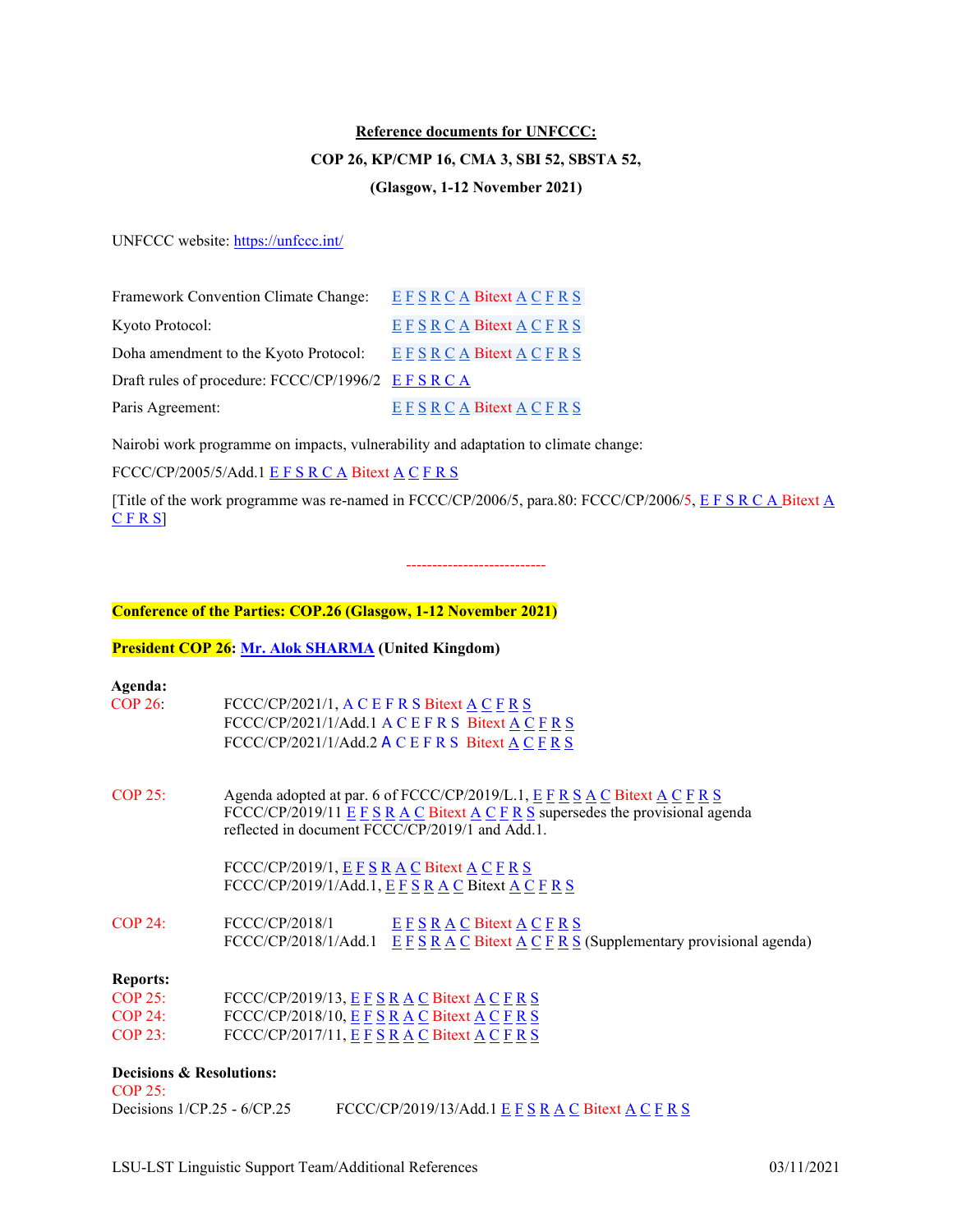Decisions 7/CP.25 - 18/CP.25 FCCC/CP/2019/13/Add.2 [E](https://conferences.unite.un.org/documentstorage/Gdocfilesapi/GetDocInOriginalFormat?docId=4d413584-f3df-4bc1-b4e4-576b79c89fb7) [F](https://conferences.unite.un.org/documentstorage/Gdocfilesapi/GetDocInOriginalFormat?docId=af13e288-48ab-4c65-a690-e14c7d131f49) [S](https://conferences.unite.un.org/documentstorage/Gdocfilesapi/GetDocInOriginalFormat?docId=b2d466ed-178d-4417-8a90-edf85f389870) [R](https://conferences.unite.un.org/documentstorage/Gdocfilesapi/GetDocInOriginalFormat?docId=8f30e44f-4621-4551-a6f1-b9e023f3af11) [A](https://conferences.unite.un.org/documentstorage/Gdocfilesapi/GetDocInOriginalFormat?docId=f4876a59-af7d-48b4-96d4-bbbc5629044d) [C](https://conferences.unite.un.org/documentstorage/Gdocfilesapi/GetDocInOriginalFormat?docId=6dd118f6-6627-4164-99dc-f59f315ee7ad) Bitext [A](https://conferences.unite.un.org/documentstorage/MultiLanguageAlignment.bitext?DocID=4d413584-f3df-4bc1-b4e4-576b79c89fb7&language1=ENGLISH&language2=Arabic) [C](https://conferences.unite.un.org/documentstorage/MultiLanguageAlignment.bitext?DocID=4d413584-f3df-4bc1-b4e4-576b79c89fb7&language1=ENGLISH&language2=Chinese) [F](https://conferences.unite.un.org/documentstorage/MultiLanguageAlignment.bitext?DocID=4d413584-f3df-4bc1-b4e4-576b79c89fb7&language1=ENGLISH&language2=French) [R](https://conferences.unite.un.org/documentstorage/MultiLanguageAlignment.bitext?DocID=4d413584-f3df-4bc1-b4e4-576b79c89fb7&language1=ENGLISH&language2=Russian) [S](https://conferences.unite.un.org/documentstorage/MultiLanguageAlignment.bitext?DocID=4d413584-f3df-4bc1-b4e4-576b79c89fb7&language1=ENGLISH&language2=Spanish)  Resolution 1/CP.25

#### COP 24:

Decisions  $1/CP.24 - 11/CP.24$  $1/CP.24 - 11/CP.24$  $1/CP.24 - 11/CP.24$  [F](https://conferences.unite.un.org/documentstorage/MultiLanguageAlignment.bitext?DocID=87a039d4-1112-46db-869a-be8f40c209dc&language1=ENGLISH&language2=French)CCC/CP/2018/10/[A](https://conferences.unite.un.org/documentstorage/MultiLanguageAlignment.bitext?DocID=87a039d4-1112-46db-869a-be8f40c209dc&language1=ENGLISH&language2=Arabic)dd.1  $E F S R A C B$  $E F S R A C B$  $E F S R A C B$  $E F S R A C B$  $E F S R A C B$  $E F S R A C B$ itext  $A C F R S$ 12/CP.24-18/CP.24 & Resolution 1/CP.24 FCCC/CP/2018/10/Add.2 [E](https://conferences.unite.un.org/DocumentStorage/GetDocInOriginalFormat.drsx?DocID=4e738fbe-d814-4861-a652-1f0a9bf73cfc) [F](https://conferences.unite.un.org/DocumentStorage/GetDocInOriginalFormat.drsx?DocID=ff5c935d-1b30-443d-befc-1c01034ddf81) [S](https://conferences.unite.un.org/DocumentStorage/GetDocInOriginalFormat.drsx?DocID=a69ebe64-1213-4132-af89-10d72bf587a0) [R](https://conferences.unite.un.org/DocumentStorage/GetDocInOriginalFormat.drsx?DocID=a633e30a-efa6-4825-b01a-879b1b454784) [A](https://conferences.unite.un.org/DocumentStorage/GetDocInOriginalFormat.drsx?DocID=19e388b9-70ab-466d-a8ac-5390cd48e19e) [C](https://conferences.unite.un.org/DocumentStorage/GetDocInOriginalFormat.drsx?DocID=0f87ef4b-451b-4c17-a777-479875491745) Bitext [A](https://conferences.unite.un.org/documentstorage/MultiLanguageAlignment.bitext?DocID=4e738fbe-d814-4861-a652-1f0a9bf73cfc&language1=ENGLISH&language2=Arabic) [C](https://conferences.unite.un.org/documentstorage/MultiLanguageAlignment.bitext?DocID=4e738fbe-d814-4861-a652-1f0a9bf73cfc&language1=ENGLISH&language2=Chinese) [F](https://conferences.unite.un.org/documentstorage/MultiLanguageAlignment.bitext?DocID=4e738fbe-d814-4861-a652-1f0a9bf73cfc&language1=ENGLISH&language2=French) [R](https://conferences.unite.un.org/documentstorage/MultiLanguageAlignment.bitext?DocID=4e738fbe-d814-4861-a652-1f0a9bf73cfc&language1=ENGLISH&language2=Russian) [S](https://conferences.unite.un.org/documentstorage/MultiLanguageAlignment.bitext?DocID=4e738fbe-d814-4861-a652-1f0a9bf73cfc&language1=ENGLISH&language2=Spanish)

#### COP 23:

Decisions  $1/CP.23 - 12/CP.23$  $1/CP.23 - 12/CP.23$  $1/CP.23 - 12/CP.23$  [F](https://conferences.unite.un.org/documentstorage/MultiLanguageAlignment.bitext?DocID=d1642ccb-282a-4942-9bd8-70a55d24abf0&language1=ENGLISH&language2=French)CCC/CP/2017/11/[A](https://conferences.unite.un.org/documentstorage/MultiLanguageAlignment.bitext?DocID=d1642ccb-282a-4942-9bd8-70a55d24abf0&language1=ENGLISH&language2=Arabic)dd.1  $A C E F R S$  $A C E F R S$  $A C E F R S$  $A C E F R S$  $A C E F R S$  $A C E F R S$  Bitext  $A C F R S$ 13/CP.23-22/CP.23 & Resolution 1/CP.23: FCCC/CP/2017/11/[A](https://conferences.unite.un.org/documentstorage/MultiLanguageAlignment.bitext?DocID=8396ccf0-9b8a-4b97-b1b1-a434a873169d&language1=ENGLISH&language2=Arabic)dd.2  $A C E F R S$  $A C E F R S$  $A C E F R S$  $A C E F R S$  $A C E F R S$  $A C E F R S$  $A C E F R S$  $A C E F R S$  $A C E F R S$  $A C E F R S$  Bitext  $A C F R S$ 

**Conference of the Parties serving as the meeting of the Parties to the Kyoto Protocol: KP-CMP 16**

**President CMP 16: Mr. Alok SHARMA (United Kingdom) Agenda:** FCCC/KP/CMP/2021/1 [A](https://conferences.unite.un.org/documentstorage/Gdocfilesapi/GetDocInOriginalFormat?docId=b5be1467-c433-433c-90ea-76182a0086fa) [C](https://conferences.unite.un.org/documentstorage/MultiLanguageAlignment.bitext?DocID=54c1ff66-90a9-42fe-b520-2888ba9efcbb&language1=ENGLISH&language2=Chinese) [E](https://conferences.unite.un.org/documentstorage/Gdocfilesapi/GetDocInOriginalFormat?docId=54c1ff66-90a9-42fe-b520-2888ba9efcbb) [F](https://conferences.unite.un.org/documentstorage/MultiLanguageAlignment.bitext?DocID=54c1ff66-90a9-42fe-b520-2888ba9efcbb&language1=ENGLISH&language2=French) [R](https://conferences.unite.un.org/documentstorage/MultiLanguageAlignment.bitext?DocID=54c1ff66-90a9-42fe-b520-2888ba9efcbb&language1=ENGLISH&language2=Russian) [S](https://conferences.unite.un.org/documentstorage/MultiLanguageAlignment.bitext?DocID=54c1ff66-90a9-42fe-b520-2888ba9efcbb&language1=ENGLISH&language2=Spanish) Bitext [A](https://conferences.unite.un.org/documentstorage/MultiLanguageAlignment.bitext?DocID=54c1ff66-90a9-42fe-b520-2888ba9efcbb&language1=ENGLISH&language2=Arabic) C F R S FCCC/KP/CMP/2021/1/Add.[1 A](https://conferences.unite.un.org/documentstorage/Gdocfilesapi/GetDocInOriginalFormat?docId=0735ffe3-3e9c-4f5c-bb80-2fcdeec1bb54) [C](https://conferences.unite.un.org/documentstorage/Gdocfilesapi/GetDocInOriginalFormat?docId=08200dfb-888c-4271-b4be-dbdb7044532b) [E](https://conferences.unite.un.org/documentstorage/Gdocfilesapi/GetDocInOriginalFormat?docId=67fb0e2c-62b8-4a75-8be0-92feed03f2d5) [F](https://conferences.unite.un.org/documentstorage/Gdocfilesapi/GetDocInOriginalFormat?docId=d740159e-24f4-4fd6-82b3-d1e1313dc809) [R](https://conferences.unite.un.org/documentstorage/Gdocfilesapi/GetDocInOriginalFormat?docId=a35c1cba-fbd6-4abb-b515-6ce3c4e7761d) [S](https://conferences.unite.un.org/documentstorage/Gdocfilesapi/GetDocInOriginalFormat?docId=274652de-cd4d-4238-b8f9-0d96042e5bc4) Bitext [A](https://conferences.unite.un.org/documentstorage/MultiLanguageAlignment.bitext?DocID=67fb0e2c-62b8-4a75-8be0-92feed03f2d5&language1=ENGLISH&language2=Arabic) [C](https://conferences.unite.un.org/documentstorage/MultiLanguageAlignment.bitext?DocID=67fb0e2c-62b8-4a75-8be0-92feed03f2d5&language1=ENGLISH&language2=Chinese) [F](https://conferences.unite.un.org/documentstorage/MultiLanguageAlignment.bitext?DocID=67fb0e2c-62b8-4a75-8be0-92feed03f2d5&language1=ENGLISH&language2=French) [R](https://conferences.unite.un.org/documentstorage/MultiLanguageAlignment.bitext?DocID=67fb0e2c-62b8-4a75-8be0-92feed03f2d5&language1=ENGLISH&language2=Russian) [S](https://conferences.unite.un.org/documentstorage/MultiLanguageAlignment.bitext?DocID=67fb0e2c-62b8-4a75-8be0-92feed03f2d5&language1=ENGLISH&language2=Spanish) CMP 15: Agenda adopted at par. 3 of [F](https://conferences.unite.un.org/documentstorage/MultiLanguageAlignment.bitext?DocID=5a99be30-b292-4f63-bc75-f8441cb7a937&language1=ENGLISH&language2=French)[C](https://conferences.unite.un.org/documentstorage/MultiLanguageAlignment.bitext?DocID=5a99be30-b292-4f63-bc75-f8441cb7a937&language1=ENGLISH&language2=Chinese)CC/KP/CMP/2019/L.1,  $E$  F [R](https://conferences.unite.un.org/documentstorage/MultiLanguageAlignment.bitext?DocID=5a99be30-b292-4f63-bc75-f8441cb7a937&language1=ENGLISH&language2=Russian) [S](https://conferences.unite.un.org/documentstorage/MultiLanguageAlignment.bitext?DocID=5a99be30-b292-4f63-bc75-f8441cb7a937&language1=ENGLISH&language2=Spanish) [A](https://conferences.unite.un.org/documentstorage/Gdocfilesapi/GetDocInOriginalFormat?docId=3445b5f6-9d8f-41dc-8bb3-4d138fdb1c7d) C Bitex[t A](https://conferences.unite.un.org/documentstorage/MultiLanguageAlignment.bitext?DocID=5a99be30-b292-4f63-bc75-f8441cb7a937&language1=ENGLISH&language2=Arabic) C F R S [F](https://conferences.unite.un.org/documentstorage/MultiLanguageAlignment.bitext?DocID=9f7c0d88-c208-4fcd-af9f-4a5e7101f4a4&language1=ENGLISH&language2=French)[C](https://conferences.unite.un.org/DocumentStorage/GetDocInOriginalFormat.drsx?DocID=136ee7c7-64c3-4ab6-a365-e4a22db5854f)CC/KP/CMP/2019/1,  $E$   $F$   $R$   $S$   $A$   $C$  Bitext  $A$   $C$   $F$   $R$   $S$ [C](https://conferences.unite.un.org/documentstorage/MultiLanguageAlignment.bitext?DocID=46266632-a63d-4329-8508-77acc9280594&language1=ENGLISH&language2=Chinese)MP 14: [F](https://conferences.unite.un.org/documentstorage/MultiLanguageAlignment.bitext?DocID=46266632-a63d-4329-8508-77acc9280594&language1=ENGLISH&language2=French)CCC/KP/CMP/2018/1,  $\underline{A} \underline{C} \underline{E} \underline{F} \underline{R} \underline{S}$  $\underline{A} \underline{C} \underline{E} \underline{F} \underline{R} \underline{S}$  $\underline{A} \underline{C} \underline{E} \underline{F} \underline{R} \underline{S}$  $\underline{A} \underline{C} \underline{E} \underline{F} \underline{R} \underline{S}$  $\underline{A} \underline{C} \underline{E} \underline{F} \underline{R} \underline{S}$  $\underline{A} \underline{C} \underline{E} \underline{F} \underline{R} \underline{S}$  $\underline{A} \underline{C} \underline{E} \underline{F} \underline{R} \underline{S}$  $\underline{A} \underline{C} \underline{E} \underline{F} \underline{R} \underline{S}$  $\underline{A} \underline{C} \underline{E} \underline{F} \underline{R} \underline{S}$  Bitext  $\underline{A} \underline{C} \underline{F} \underline{R} \underline{S}$ **Reports:** CMP 15: [F](https://conferences.unite.un.org/documentstorage/MultiLanguageAlignment.bitext?DocID=a20a9820-0b1e-43d0-bbe4-bb6eaa5f64fa&language1=ENGLISH&language2=French)[C](https://conferences.unite.un.org/documentstorage/MultiLanguageAlignment.bitext?DocID=a20a9820-0b1e-43d0-bbe4-bb6eaa5f64fa&language1=ENGLISH&language2=Chinese)CC/KP/CMP/2019/8,  $E F S R A C B$  $E F S R A C B$  $E F S R A C B$  $E F S R A C B$  $E F S R A C B$  $E F S R A C B$  $E F S R A C B$ itext  $A C F R S$ , CMP 14: [F](https://conferences.unite.un.org/documentstorage/MultiLanguageAlignment.bitext?DocID=913ddb12-9a5a-4d8b-8d2d-24460250e466&language1=ENGLISH&language2=French)[C](https://conferences.unite.un.org/documentstorage/MultiLanguageAlignment.bitext?DocID=913ddb12-9a5a-4d8b-8d2d-24460250e466&language1=ENGLISH&language2=Chinese)CC/KP/CMP/2018/8,  $E F S R A C B$  $E F S R A C B$  $E F S R A C B$  $E F S R A C B$  $E F S R A C B$  $E F S R A C B$  $E F S R A C B$ itext  $A C F R S$ ; CMP 13: [F](https://conferences.unite.un.org/documentstorage/MultiLanguageAlignment.bitext?DocID=19346ed7-8ac9-4b28-8b00-2da005072e64&language1=ENGLISH&language2=French)[C](https://conferences.unite.un.org/documentstorage/MultiLanguageAlignment.bitext?DocID=19346ed7-8ac9-4b28-8b00-2da005072e64&language1=ENGLISH&language2=Chinese)CC/KP/CMP/2017/7,  $E F S A C R B$  $E F S A C R B$  $E F S A C R B$  $E F S A C R B$  $E F S A C R B$  $E F S A C R B$  $E F S A C R B$ itext  $A C F R S$ **Decisions & resolutions:** Decisions 1/CMP.15 - 7/CMP.15 [F](https://conferences.unite.un.org/documentstorage/MultiLanguageAlignment.bitext?DocID=2bc4c107-b33c-4c88-aee6-0c7288fd6660&language1=ENGLISH&language2=French)CCC/KP/CMP/2019/8/[A](https://conferences.unite.un.org/documentstorage/Gdocfilesapi/GetDocInOriginalFormat?docId=f3d133df-ed72-42a8-81e7-6175f0b1039f)dd.1,  $E$  F [S](https://conferences.unite.un.org/documentstorage/Gdocfilesapi/GetDocInOriginalFormat?docId=9b40a613-e8f1-4982-8c31-765df8218eab) [R](https://conferences.unite.un.org/documentstorage/MultiLanguageAlignment.bitext?DocID=2bc4c107-b33c-4c88-aee6-0c7288fd6660&language1=ENGLISH&language2=Russian)  $A$  [C](https://conferences.unite.un.org/documentstorage/MultiLanguageAlignment.bitext?DocID=2bc4c107-b33c-4c88-aee6-0c7288fd6660&language1=ENGLISH&language2=Chinese) Bitext  $A$  C F R [S;](https://conferences.unite.un.org/documentstorage/MultiLanguageAlignment.bitext?DocID=2bc4c107-b33c-4c88-aee6-0c7288fd6660&language1=ENGLISH&language2=Spanish) and Resolution 1/CMP.15

Decisions  $1/CMP.14 - 5/CMP.14$  $1/CMP.14 - 5/CMP.14$  $1/CMP.14 - 5/CMP.14$  FCCC/KP/CMP/2018/8/Add.1 [E](https://conferences.unite.un.org/DocumentStorage/GetDocInOriginalFormat.drsx?DocID=c33fe55f-d6dc-4c60-915f-afeb381bff5e) [F](https://conferences.unite.un.org/documentstorage/MultiLanguageAlignment.bitext?DocID=c33fe55f-d6dc-4c60-915f-afeb381bff5e&language1=ENGLISH&language2=French) [S](https://conferences.unite.un.org/documentstorage/MultiLanguageAlignment.bitext?DocID=c33fe55f-d6dc-4c60-915f-afeb381bff5e&language1=ENGLISH&language2=Spanish) [R](https://conferences.unite.un.org/documentstorage/MultiLanguageAlignment.bitext?DocID=c33fe55f-d6dc-4c60-915f-afeb381bff5e&language1=ENGLISH&language2=Russian) [A](https://conferences.unite.un.org/DocumentStorage/GetDocInOriginalFormat.drsx?DocID=727d604e-f9b8-460b-9e45-6b4d306dd4ba) C Bitext [A](https://conferences.unite.un.org/documentstorage/MultiLanguageAlignment.bitext?DocID=c33fe55f-d6dc-4c60-915f-afeb381bff5e&language1=ENGLISH&language2=Arabic) C F R S and Resolution 1/CMP.14

CMP 13: FCCC/KP/CMP/2017/7/Add.1, [E](https://conferences.unite.un.org/DocumentStorage/GetDocInOriginalFormat.drsx?DocID=809d467b-bfe1-46de-8028-2e7c57478faa) [F](https://conferences.unite.un.org/DocumentStorage/GetDocInOriginalFormat.drsx?DocID=e4babc97-7ad1-4037-a0b4-0390da2d8cec) [S](https://conferences.unite.un.org/DocumentStorage/GetDocInOriginalFormat.drsx?DocID=4192314d-28ae-429e-aab5-1171efb8e749) [R](https://conferences.unite.un.org/DocumentStorage/GetDocInOriginalFormat.drsx?DocID=4ab895a6-1bdc-4b2b-bba3-ec7c9e3f0c4b) [C](https://conferences.unite.un.org/DocumentStorage/GetDocInOriginalFormat.drsx?DocID=660cfd78-2369-4f0a-841d-3fec3ce91703) [A](https://conferences.unite.un.org/DocumentStorage/GetDocInOriginalFormat.drsx?DocID=cea91b9b-cc91-488a-baa2-d849455a3376) Bitext [A](https://conferences.unite.un.org/documentstorage/MultiLanguageAlignment.bitext?DocID=809d467b-bfe1-46de-8028-2e7c57478faa&language1=ENGLISH&language2=Arabic) [C](https://conferences.unite.un.org/documentstorage/MultiLanguageAlignment.bitext?DocID=809d467b-bfe1-46de-8028-2e7c57478faa&language1=ENGLISH&language2=Chinese) [F](https://conferences.unite.un.org/documentstorage/MultiLanguageAlignment.bitext?DocID=809d467b-bfe1-46de-8028-2e7c57478faa&language1=ENGLISH&language2=French) [R](https://conferences.unite.un.org/documentstorage/MultiLanguageAlignment.bitext?DocID=809d467b-bfe1-46de-8028-2e7c57478faa&language1=ENGLISH&language2=Russian) [S](https://conferences.unite.un.org/documentstorage/MultiLanguageAlignment.bitext?DocID=809d467b-bfe1-46de-8028-2e7c57478faa&language1=ENGLISH&language2=Spanish)

#### **Subsidiary Body for Implementation: SBI 52-55**

**Chair SBI 52-55: [Mrs. Marianne KARLSEN \(Norway\)](https://unfccc.int/process-and-meetings/bodies/subsidiary-bodies/sbi-chair-lobby)**

#### **Agenda:**

SBI 52-55: FCCC/SBI/2021/9 [A](https://conferences.unite.un.org/documentstorage/MultiLanguageAlignment.bitext?DocID=51689933-7c81-457b-9b3e-59aa39c186ea&language1=ENGLISH&language2=Arabic) [C](https://conferences.unite.un.org/documentstorage/MultiLanguageAlignment.bitext?DocID=51689933-7c81-457b-9b3e-59aa39c186ea&language1=ENGLISH&language2=Chinese) [E](https://conferences.unite.un.org/documentstorage/Gdocfilesapi/GetDocInOriginalFormat?docId=51689933-7c81-457b-9b3e-59aa39c186ea) [F](https://conferences.unite.un.org/documentstorage/MultiLanguageAlignment.bitext?DocID=51689933-7c81-457b-9b3e-59aa39c186ea&language1=ENGLISH&language2=French) [R](https://conferences.unite.un.org/documentstorage/MultiLanguageAlignment.bitext?DocID=51689933-7c81-457b-9b3e-59aa39c186ea&language1=ENGLISH&language2=Russian) [S](https://conferences.unite.un.org/documentstorage/MultiLanguageAlignment.bitext?DocID=51689933-7c81-457b-9b3e-59aa39c186ea&language1=ENGLISH&language2=Spanish) Bitext  $\underline{A} \underline{C} \underline{F} \underline{R} \underline{S}$ 

SBI 52(postponed): [F](https://conferences.unite.un.org/documentstorage/MultiLanguageAlignment.bitext?DocID=06170710-c440-467c-9470-7e37f24b4d6f&language1=ENGLISH&language2=French)CCC/[S](https://conferences.unite.un.org/documentstorage/MultiLanguageAlignment.bitext?DocID=06170710-c440-467c-9470-7e37f24b4d6f&language1=ENGLISH&language2=Spanish)BI/2020/1,  $E F S R A C$  $E F S R A C$  $E F S R A C$  $E F S R A C$  $E F S R A C$  $E F S R A C$  $E F S R A C$  Bitext  $A C F R S$ 

SBI 51: [F](https://conferences.unite.un.org/documentstorage/MultiLanguageAlignment.bitext?DocID=2b39c108-deeb-4df2-bbcc-1cae6cfe32bc&language1=ENGLISH&language2=French)CCC/[S](https://conferences.unite.un.org/documentstorage/MultiLanguageAlignment.bitext?DocID=2b39c108-deeb-4df2-bbcc-1cae6cfe32bc&language1=ENGLISH&language2=Spanish)BI/2019/10,  $E F S R A C B$  $E F S R A C B$  $E F S R A C B$  $E F S R A C B$  $E F S R A C B$  $E F S R A C B$  $E F S R A C B$  $E F S R A C B$ itext  $A C F R S$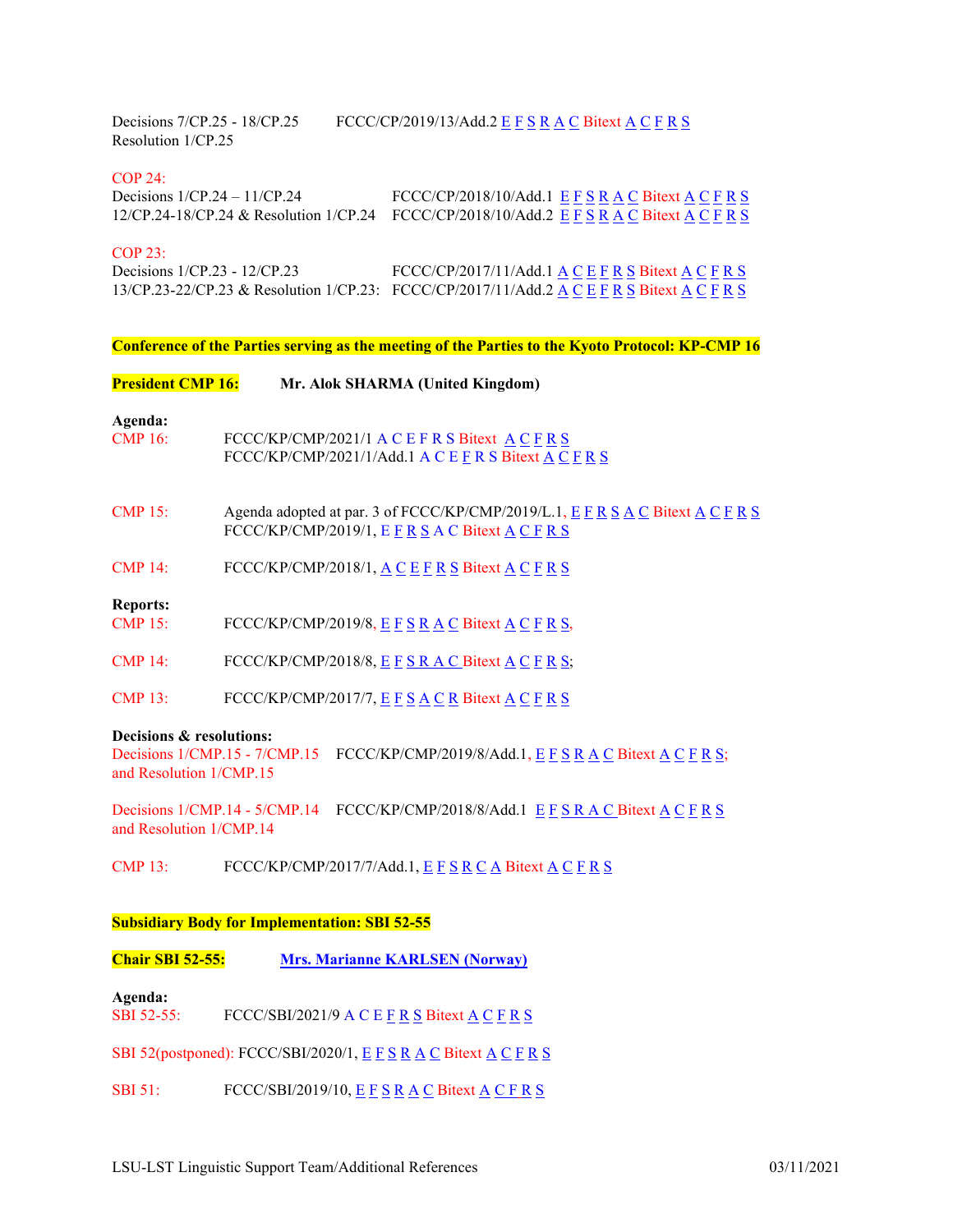| <b>Reports:</b> |                                                                                     |
|-----------------|-------------------------------------------------------------------------------------|
| <b>SBI 51:</b>  | FCCC/SBI/2019/20, E F S R A C Bitext A C F R S<br>$FCCC/SBI/2019/20/Add.1$ , E only |
| <b>SBI 50:</b>  | FCCC/SBI/2019/9, E F S R A C Bitext A C F R S<br>FCCC/SBI/2019/9/Add.2 E only       |
| <b>SBI</b> 49:  | FCCC/SBI/2018/22 E F S R A C Bitext A C F R S;<br>FCCC/SBI/2018/22/Add.1 E only;    |

**Draft decisions & conclusions for consideration and adoption by COP & KP/CMP:** SBI 51 (No decision)

SBI 50 [F](https://conferences.unite.un.org/documentstorage/MultiLanguageAlignment.bitext?DocID=f7f782c8-8331-4dae-bec4-af171ebcdcac&language1=ENGLISH&language2=French)CCC/[S](https://conferences.unite.un.org/documentstorage/MultiLanguageAlignment.bitext?DocID=f7f782c8-8331-4dae-bec4-af171ebcdcac&language1=ENGLISH&language2=Spanish)BI/2019/9/[A](https://conferences.unite.un.org/DocumentStorage/GetDocInOriginalFormat.drsx?DocID=5d358318-09e9-4502-8374-2a74b26ad0db)dd.1  $E F S R A C B$  $E F S R A C B$  $E F S R A C B$  $E F S R A C B$  $E F S R A C B$  $E F S R A C B$ itext  $A C F R S$ 

SBI 49 (No decision)

SBI 48 [F](https://conferences.unite.un.org/documentstorage/MultiLanguageAlignment.bitext?DocID=5ea1601c-a5ed-4c62-8865-82a8fb86ece0&language1=ENGLISH&language2=French)CCC/[S](https://conferences.unite.un.org/DocumentStorage/GetDocInOriginalFormat.drsx?DocID=02adb28a-ed46-4848-b152-78aaccf60498)BI/2018/9/[A](https://conferences.unite.un.org/DocumentStorage/GetDocInOriginalFormat.drsx?DocID=1b0524ba-e440-4836-b37b-a7a84e8bd0cf)dd.1  $E F S R C A B$  $E F S R C A B$  $E F S R C A B$  $E F S R C A B$  $E F S R C A B$  $E F S R C A B$ itex[t A](https://conferences.unite.un.org/documentstorage/MultiLanguageAlignment.bitext?DocID=5ea1601c-a5ed-4c62-8865-82a8fb86ece0&language1=ENGLISH&language2=Arabic) C F R [S;](https://conferences.unite.un.org/documentstorage/MultiLanguageAlignment.bitext?DocID=5ea1601c-a5ed-4c62-8865-82a8fb86ece0&language1=ENGLISH&language2=Spanish)

**Subsidiary Body for Scientific and Technological Advice: SBSTA 52-55**

**Chair SBSTA 52-55: Mr. Tosi MPANU MPANU [\(Democratic Republic of the Congo\)](https://unfccc.int/process-and-meetings/bodies/subsidiary-bodies/sbsta-chair-lobby)**

**Agenda:**

SBST[A](https://conferences.unite.un.org/documentstorage/Gdocfilesapi/GetDocInOriginalFormat?docId=9e52c72d-eb27-47b8-82f0-80cff1a22fe4) 52-55: F[C](https://conferences.unite.un.org/documentstorage/MultiLanguageAlignment.bitext?DocID=5fd3525b-bbd3-401a-9175-02decd9bf944&language1=ENGLISH&language2=Chinese)CC/[S](https://conferences.unite.un.org/documentstorage/MultiLanguageAlignment.bitext?DocID=5fd3525b-bbd3-401a-9175-02decd9bf944&language1=ENGLISH&language2=Spanish)BSTA/2021/2  $\underline{A}$  C [E](https://conferences.unite.un.org/documentstorage/Gdocfilesapi/GetDocInOriginalFormat?docId=5fd3525b-bbd3-401a-9175-02decd9bf944) [F](https://conferences.unite.un.org/documentstorage/MultiLanguageAlignment.bitext?DocID=5fd3525b-bbd3-401a-9175-02decd9bf944&language1=ENGLISH&language2=French) [R](https://conferences.unite.un.org/documentstorage/MultiLanguageAlignment.bitext?DocID=5fd3525b-bbd3-401a-9175-02decd9bf944&language1=ENGLISH&language2=Russian) S Bitext  $\underline{A}$  C F R S

SBSTA 52 (postponed): FCCC/SBSTA/2020/1, [E](https://conferences.unite.un.org/documentstorage/Gdocfilesapi/GetDocInOriginalFormat?docId=1a1b77ad-0ff2-41a5-874d-7098d1282283) [F](https://conferences.unite.un.org/documentstorage/MultiLanguageAlignment.bitext?DocID=1a1b77ad-0ff2-41a5-874d-7098d1282283&language1=ENGLISH&language2=French) [A](https://conferences.unite.un.org/documentstorage/Gdocfilesapi/GetDocInOriginalFormat?docId=cf8bdff3-4e02-4518-ac96-390803a2f50c) [C](https://conferences.unite.un.org/documentstorage/MultiLanguageAlignment.bitext?DocID=1a1b77ad-0ff2-41a5-874d-7098d1282283&language1=ENGLISH&language2=Chinese) [R](https://conferences.unite.un.org/documentstorage/MultiLanguageAlignment.bitext?DocID=1a1b77ad-0ff2-41a5-874d-7098d1282283&language1=ENGLISH&language2=Russian) [S](https://conferences.unite.un.org/documentstorage/MultiLanguageAlignment.bitext?DocID=1a1b77ad-0ff2-41a5-874d-7098d1282283&language1=ENGLISH&language2=Spanish) Bitext [A](https://conferences.unite.un.org/documentstorage/MultiLanguageAlignment.bitext?DocID=1a1b77ad-0ff2-41a5-874d-7098d1282283&language1=ENGLISH&language2=Arabic) C F R S

- SBSTA 51: [F](https://conferences.unite.un.org/documentstorage/MultiLanguageAlignment.bitext?DocID=39e80e79-6433-42e1-a5ed-79aed0a6d775&language1=ENGLISH&language2=French)CCC/SBST[A](https://conferences.unite.un.org/DocumentStorage/GetDocInOriginalFormat.drsx?DocID=475c24d6-53a0-4f16-bf04-b7826743a43a)/2019/3  $E F A C R S$  $E F A C R S$  $E F A C R S$  $E F A C R S$  $E F A C R S$  $E F A C R S$  $E F A C R S$  Bitext  $A C F R S$
- SBSTA 50: [F](https://conferences.unite.un.org/documentstorage/MultiLanguageAlignment.bitext?DocID=ab04c345-93d7-42b3-ac23-80446d4541e7&language1=ENGLISH&language2=French)CCC/[S](https://conferences.unite.un.org/documentstorage/MultiLanguageAlignment.bitext?DocID=ab04c345-93d7-42b3-ac23-80446d4541e7&language1=ENGLISH&language2=Spanish)BST[A](https://conferences.unite.un.org/DocumentStorage/GetDocInOriginalFormat.drsx?DocID=27832f3a-76bd-44a7-b021-8514c34e4610)/2019/1  $E F S R A C B$  $E F S R A C B$  $E F S R A C B$  $E F S R A C B$  $E F S R A C B$ itext  $A C F R S$

#### **Reports:**

- SBSTA 51: [F](https://conferences2.unite.un.org/documentstorage/MultiLanguageAlignment.bitext?DocID=644d7b09-a605-4107-be7e-5360ac2ad5b0&language1=ENGLISH&language2=French)CCC/[S](https://conferences2.unite.un.org/documentstorage/MultiLanguageAlignment.bitext?DocID=644d7b09-a605-4107-be7e-5360ac2ad5b0&language1=ENGLISH&language2=Spanish)BST[A](https://conferences.unite.un.org/documentstorage/Gdocfilesapi/GetDocInOriginalFormat?docId=b2d6d8b9-0159-44aa-9e69-0f233de9c822)/2019/5,  $E F S R A C B$  $E F S R A C B$  $E F S R A C B$  $E F S R A C B$  $E F S R A C B$ itext  $A C F R S$
- SBSTA 50: [F](https://conferences.unite.un.org/documentstorage/MultiLanguageAlignment.bitext?DocID=99d50016-4211-407c-86ee-bf978b945be4&language1=ENGLISH&language2=French)CCC/[S](https://conferences.unite.un.org/documentstorage/MultiLanguageAlignment.bitext?DocID=99d50016-4211-407c-86ee-bf978b945be4&language1=ENGLISH&language2=Spanish)BST[A](https://conferences.unite.un.org/documentstorage/Gdocfilesapi/GetDocInOriginalFormat?docId=84a7bcf0-773c-468a-8ce8-b376ee97737c)/2019/2  $E F S R A C B$  $E F S R A C B$  $E F S R A C B$  $E F S R A C B$  $E F S R A C B$ itext  $A C F R S$
- SBSTA 49: [F](https://conferences.unite.un.org/documentstorage/MultiLanguageAlignment.bitext?DocID=158625f8-1ae9-4ce5-8392-6fbb52566e4d&language1=ENGLISH&language2=French)CCC/[S](https://conferences.unite.un.org/documentstorage/MultiLanguageAlignment.bitext?DocID=158625f8-1ae9-4ce5-8392-6fbb52566e4d&language1=ENGLISH&language2=Spanish)BST[A](https://conferences.unite.un.org/DocumentStorage/GetDocInOriginalFormat.drsx?DocID=21402de4-e180-404d-b9bd-33bb20822a07)/2018/8  $E$  F S [R](https://conferences.unite.un.org/documentstorage/MultiLanguageAlignment.bitext?DocID=158625f8-1ae9-4ce5-8392-6fbb52566e4d&language1=ENGLISH&language2=Russian) A [C](https://conferences.unite.un.org/documentstorage/MultiLanguageAlignment.bitext?DocID=158625f8-1ae9-4ce5-8392-6fbb52566e4d&language1=ENGLISH&language2=Chinese) Bitext [A](https://conferences.unite.un.org/documentstorage/MultiLanguageAlignment.bitext?DocID=158625f8-1ae9-4ce5-8392-6fbb52566e4d&language1=ENGLISH&language2=Arabic) C F R S

### **Conference of the Parties serving as the meeting of the Parties to the Paris Agreement:**

| <b>President CMA 3:</b> | Mr. Alok SHARMA (United Kingdom) |  |
|-------------------------|----------------------------------|--|
|-------------------------|----------------------------------|--|

## **Agenda:**

| CMA/3 | $FCCC/PA/CMA/2021/1$ , $A C E F R S Bitext A C F R S$<br>$\text{FCCC/PA/CMA/2021/1/Add.1}, \text{A} \text{C} \text{E} \text{F} \text{R} \text{S} \text{Bitext A} \text{C} \text{F} \text{R} \text{S}$<br>$\text{FCCC}/\text{PA/CMA}/2021/1/\text{Add}.2 \text{ A} \text{ C} \text{ E} \text{ F} \text{ R} \text{ S}$ Bitext A C F R S |
|-------|---------------------------------------------------------------------------------------------------------------------------------------------------------------------------------------------------------------------------------------------------------------------------------------------------------------------------------------|
| CMA/2 | Agenda adopted at par. 4 of FCCC/PA/CMA/2019/6, $E F S R A C$ Bitext $A C F R S$<br>$\text{FCCC/PA/CMA/2019/4}$ E F S R A C Bitext A C F R S                                                                                                                                                                                          |